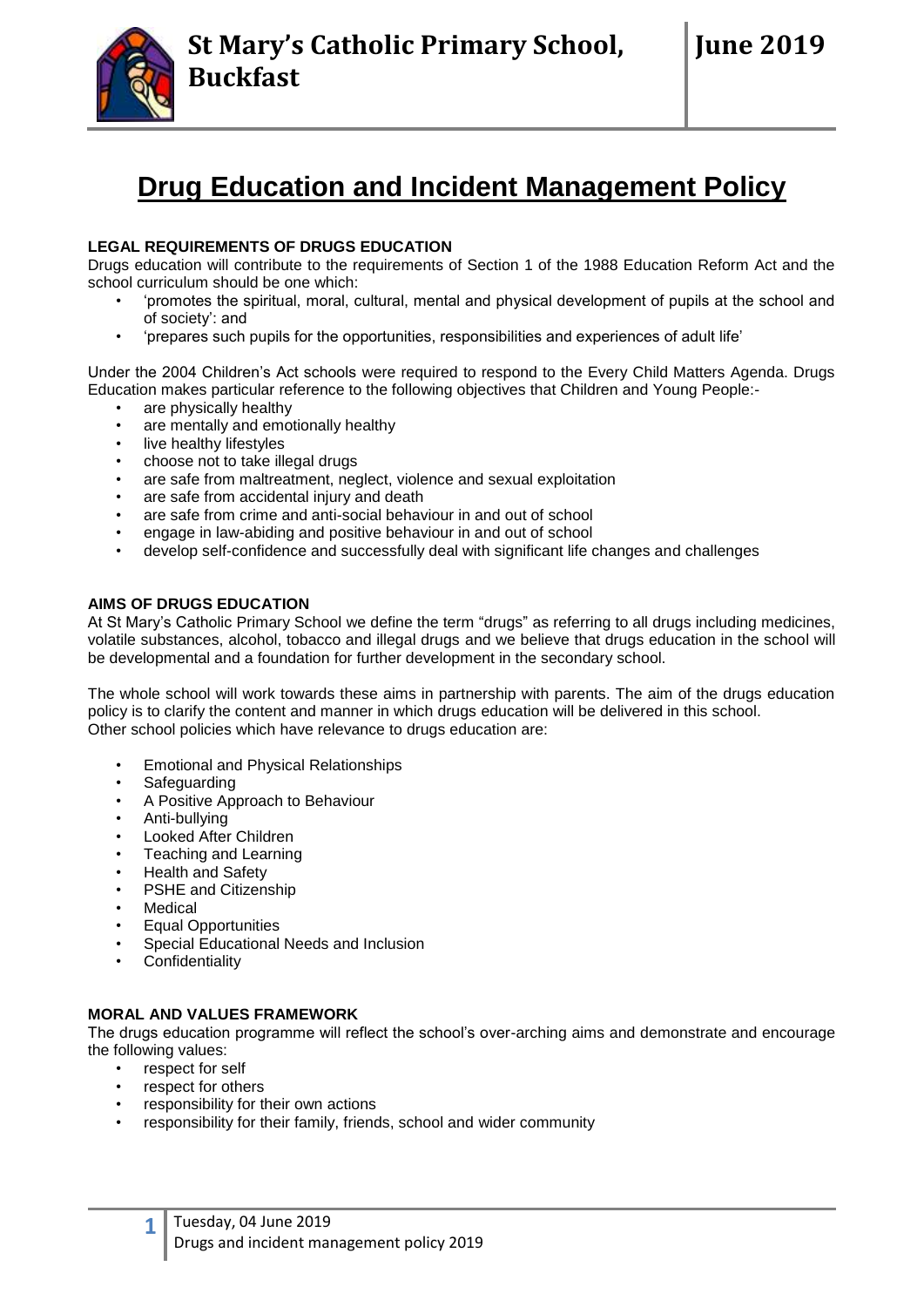# **CONTENT**

The drugs education programme will:

- provide information that is relevant and appropriate to the age, diversity and development stage of the pupils
- enable pupils to make healthy, informed choices by increasing knowledge, exploring attitudes and developing and practising skills
- foster self-esteem, positive self-image and confidence

Topics will include:

- medicine (drugs)
- personal safety
- my healthy body
- substance abuse

# **ORGANISATION**

Drugs education and incident management will be co-ordinated by the Headteacher in close co-operation with the senior leadership team and PSHE Co-ordinator.

Delivery will be:

- through dedicated drugs education through PSHE curriculum activities (Christopher Winter scheme of work)
- through planned aspects of science
- addressed occasionally in assembly time
- through pastoral time e.g. circle time
- through story time
- through small group work

Active learning methods which involve pupils' full participation will be used.

# **SPECIFIC ISSUES STATEMENTS**

#### *HIV/AIDS POLICY*

The school follows the procedure outlined by the County Council with regard for supporting pupils or staff infected or affected by HIV/Aids.

#### *Managing Parents / Carers Under the Influence of Drink or Drugs on School Premises*

Staff will maintain a calm atmosphere when dealing with parents / carers under the influence of drink or drugs on school premises. The child's welfare will be the school's focus.

#### *Teaching and Outside Agencies*

At St Mary's Catholic Primary School, Drugs Education lessons will be taught by class teachers. Outside agencies will be used to support and assist teachers in the development of the classroom based work and on a one to one basis. They will be required to work within the school's moral and values framework outlined earlier. Every individual who has lone or regular contact with the pupils will be DBS checked.

#### *Confidentiality*

Pupils will be made aware that some information cannot be held confidential, and made to understand that if certain disclosures are made certain action will ensue. The welfare and safety of the child is paramount.

#### *Searches*

Every effort will be made to persuade a pupil to hand over voluntarily any suspected substance, in the presence of a witness. Searches of property will not be undertaken without prior consent unless there is a risk of serious harm to a person if the search is not carried out immediately.

#### *Complaints*

Any complaints about the drugs education curriculum should be made to the Headteacher who will report to the governors.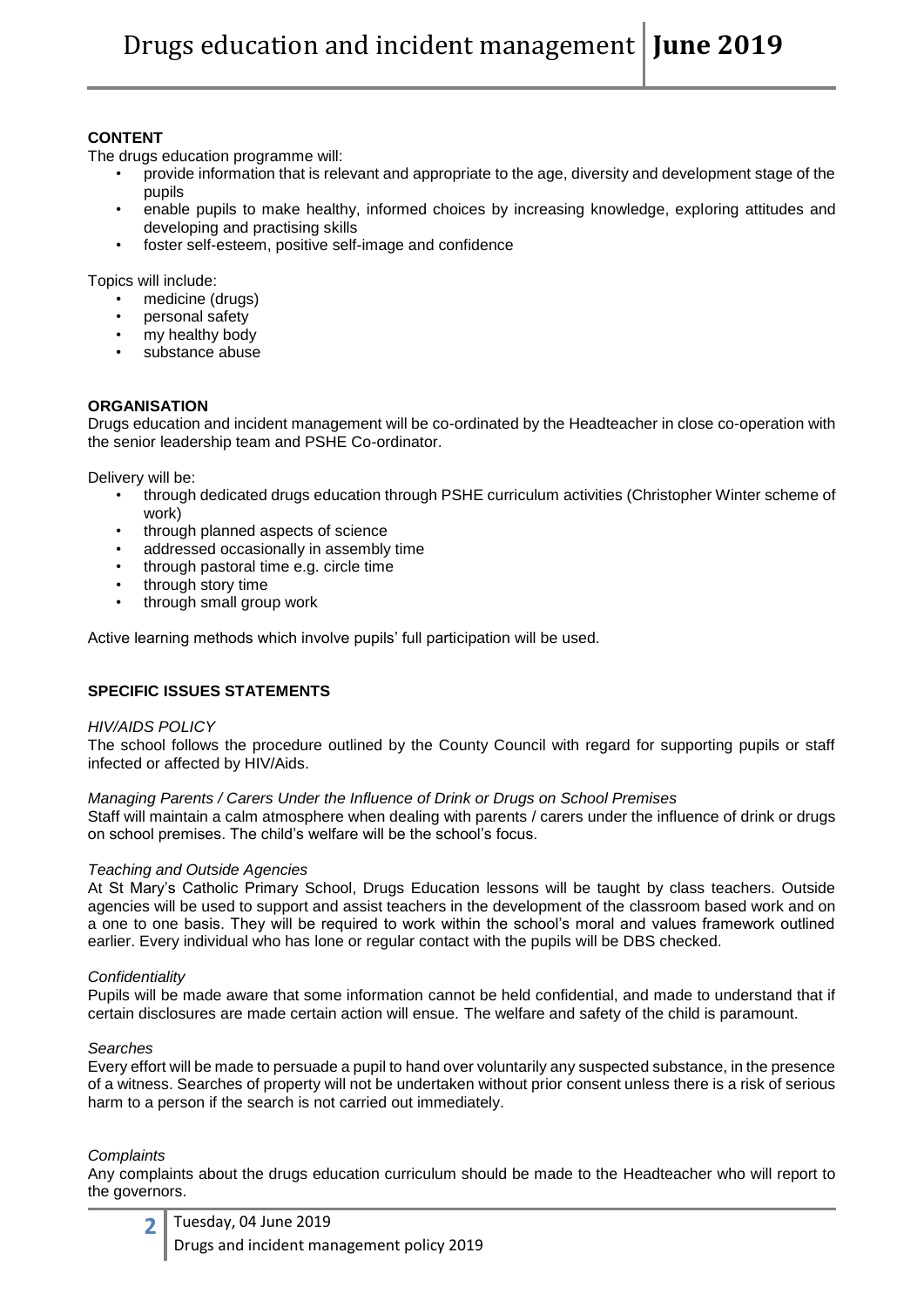## *Solvent Based Products*

The following solvent based products are not allowed on the school premises:-

solvent based felt tip pens

The following solvent based products will be allowed on site but must be stored, preferably locked, away from children:-

aerosols (children will be only permitted to bring in roll on deodorant)

## *Tobacco Products*

The school adheres to and enforces a no smoking policy on site (including the use of e-cigarettes).

## *Medication in Schools*

All pupils who suffer from asthma will have their inhalers kept in the school Office. Other medication sent to school must be accompanied by a letter detailing the medical condition and time and dosage required and the appropriate form sent to parents for completion. Records will be kept of amounts received and dispensed.

## *Incidents of Drug Possession*

Illegal and other unauthorised drugs are not acceptable within the school boundaries (school premises, grounds and on school journeys).

In the event of a drug related incident the school will:

- Ensure the physical safety of any person involved in the incident
- Securely store any substances (except on school journeys outside the UK)
- Contact the police and refer the incident to MASH (multi-agency safeguarding hub)

## *School Journeys in the UK (non-residential)*

Where a pupil is found in possession of drugs during a day trip, the following procedures would be adopted:

- Immediate confiscation of the substance found,
- Attend to pupil, administer first aid/ call ambulance if necessary.
- School informed as soon as practicable, Police/ MASH to be informed
- Pupil to be kept with a member of staff for the rest of the day
- Parents to collect pupil on return from field trip
- The school's drug policy to be activated on the pupil's return

# *School Journeys in the UK (Residential)*

Where a pupil is found in possession of drugs during a residential event the following procedures should be adopted:

- Immediate confiscation of the substance found
- Attend to pupil, administer first aid/ call ambulance if necessary.
- School immediately informed and subsequently the parents of the pupil
- Police/MASH to be informed
- The pupil to be returned to school as soon as possible, if practical
- The school's drug policy to be activated on the pupil's return

#### *School Journeys outside the UK*

- Immediate confiscation and disposal of the substance (down the toilet) in the presence of another member of staff
- Attend to pupil, administer first aid/ call ambulance if necessary.
- Inform the school and the MASH as soon as practicable
- Pupil to be kept with a member of staff for the rest of the holiday
- Parents to collect the pupil on return from the holiday
- The school's drug policy to be activated on the pupil's return

# *Disciplinary procedures*

The school recognises the need for a progressive response to a drug related incident and will handle each case individually recognising that the future of the pupils involved could be affected by the decision and the subsequent action employed.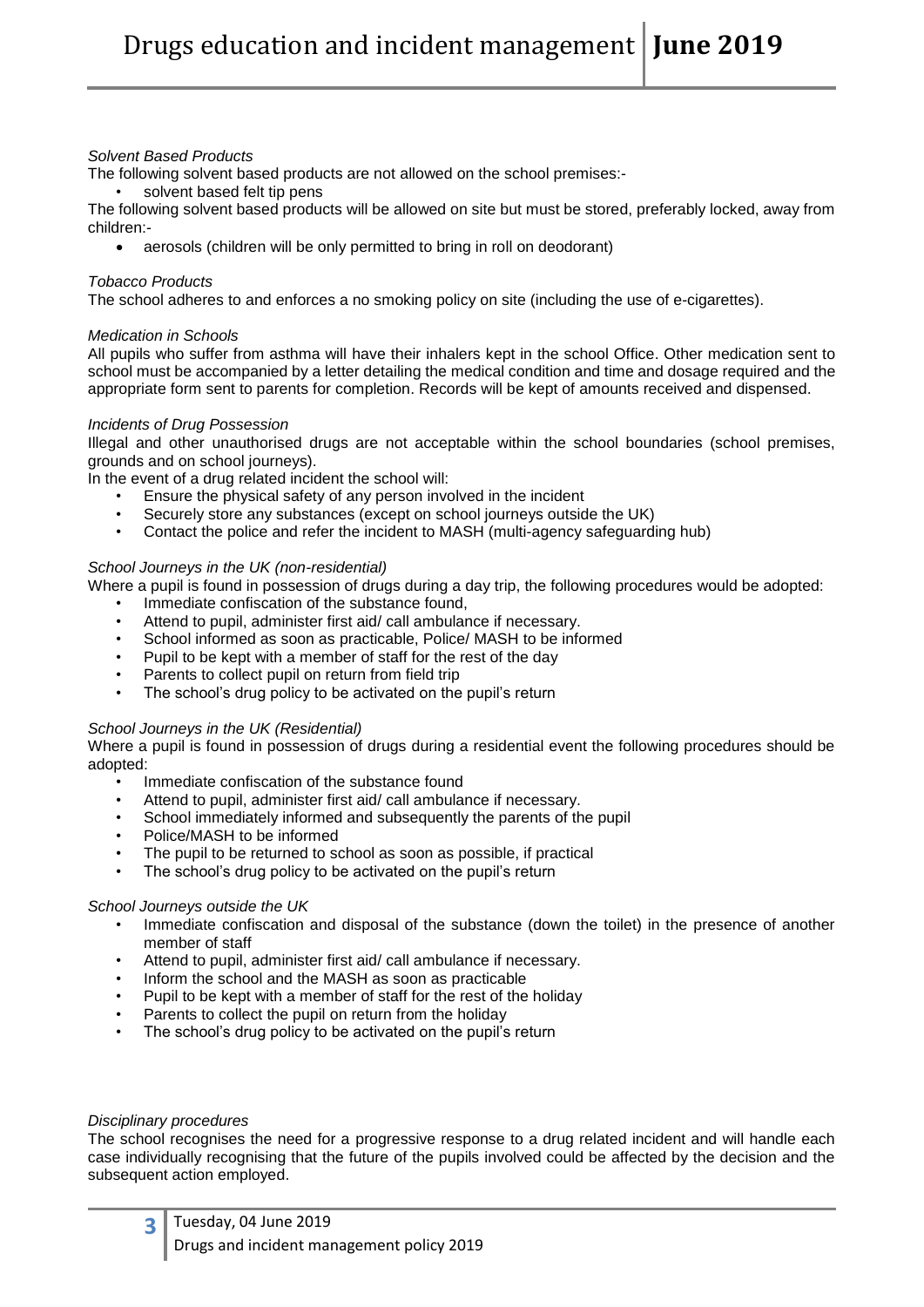With this in mind, the following hierarchy of disciplinary procedures will be referred to. All incidents will be recorded and referred to MASH, and if appropriate, the police. The incident will also be recorded in the incident book retained by the head teacher. The headteacher will consider when parents are informed, and the extent of any exclusion.

#### *Press Statement*

The Headteacher and Chair of Governors, in consultation with Plymouth CAST, will issue any statements.

| <b>Substance / Offence</b>                                                       | <b>Reaction</b>                                                                                                                                                                                                              |
|----------------------------------------------------------------------------------|------------------------------------------------------------------------------------------------------------------------------------------------------------------------------------------------------------------------------|
| Tobacco - possession / consumption                                               | Confiscation of the substance, talk to pupil and inform<br>parents. MASH referral.                                                                                                                                           |
| Alcohol<br>possession/<br>consumption,<br>intoxication                           | Attend to pupil, administer first aid/ call ambulance if<br>necessary. Confiscation of the substance. Talk to pupil,<br>inform parents and complete MASH referral.                                                           |
| Solvents – possession/ consumption                                               | Attend to pupil, administer first aid/ call ambulance if<br>necessary. Confiscation of the substance, talk to pupil,<br>inform parents and complete MASH referral.                                                           |
| Class C drugs/ Medicine Act e.g. Temazepam<br>- possession/ consumption/ dealing | Attend to pupil, administer first aid/ call ambulance if<br>necessary. Confiscation of the substance, call police and<br>complete MASH referral. Talk to pupil and inform parents.<br>3 days/ 10 days / permanent exclusion. |
| Class B drugs e.g. amphetamine - possession/<br>consumption/ dealing             | Attend to pupil, administer first aid/ call ambulance if<br>necessary. Confiscation of the substance, call police and<br>complete MASH referral. Talk to pupil and inform parents.<br>3 days/ 10 days / permanent exclusion. |
| Class A drugs e.g. heroin – possession<br>consumption / dealing                  | Attend to pupil, administer first aid/ call ambulance if<br>necessary. Confiscation of the substance, call police and<br>complete MASH referral. Talk to pupil and inform parents.<br>Permanent exclusion.                   |

Following court proceedings the school would consider re-instating the pupil subject to consideration of the following:

- the court decision and recommendations
- parental attitude
- pupil attitude
- other pupils' / parents' attitudes

If it is deemed inappropriate to re-instate the pupil the school will assist in finding an alternative school placement.

# **DISSEMINATION OF THE POLICY**

All staff members and governors will receive a copy of this policy. Copies are available from the School Office on request. This policy will be included on the website.

# **ASSESSMENT AND RECORDING**

Teachers assess the children's work in Drugs Education both by making informal judgements as they observe them during lessons and by doing formal assessments of their work, measured against the specific learning objectives set out in the National Curriculum. We have clear expectations of what the pupils will know, understand and be able to do at the end of each key stage.